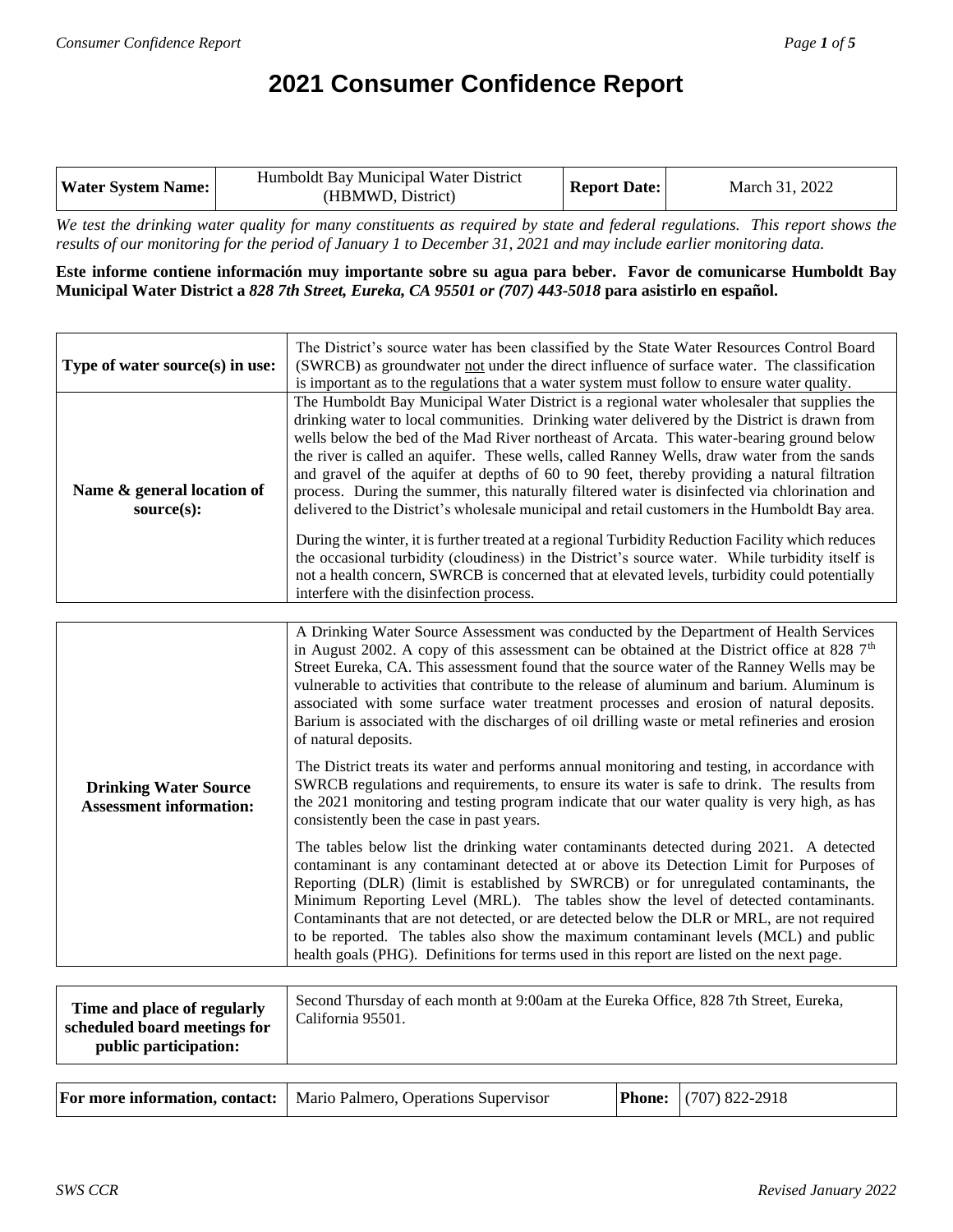### **TERMS USED IN THIS REPORT**

| Maximum Contaminant Level (MCL): The highest level of           | Secondary Drinking Water Standards (SDWS): MCLs for                            |
|-----------------------------------------------------------------|--------------------------------------------------------------------------------|
| a contaminant that is allowed in drinking water. Primary        | contaminants that affect taste, odor, or appearance of the drinking            |
| MCLs are set as close to the PHGs (or MCLGs) as is              | water. Contaminants with SDWSs do not affect the health at the                 |
| economically and technologically feasible. Secondary MCLs       | MCL levels.                                                                    |
| are set to protect the odor, taste, and appearance of drinking  | <b>Treatment Technique (TT):</b> A required process intended to reduce         |
| water.                                                          | the level of a contaminant in drinking water.                                  |
| Maximum Contaminant Level Goal (MCLG): The level of             | <b>Regulatory Action Level (AL):</b> The concentration of a contaminant        |
| a contaminant in drinking water below which there is no         | which, if exceeded, triggers treatment or other requirements that a            |
| known or expected risk to health. MCLGs are set by the U.S.     | water system must follow.                                                      |
| Environmental Protection Agency (U.S. EPA).                     | Variances and Exemptions: Permissions from the State Water                     |
| Public Health Goal (PHG): The level of a contaminant in         | Resources Control Board (State Board) to exceed an MCL or not                  |
| drinking water below which there is no known or expected        | comply with a treatment technique under certain conditions.                    |
| risk to health. PHGs are set by the California Environmental    | Level 1 Assessment: A Level 1 assessment is a study of the water               |
| Protection Agency.                                              | system to identify potential problems and determine (if possible)              |
| Maximum Residual Disinfectant Level (MRDL):<br>The              | why total coliform bacteria have been found in our water system.               |
| highest level of a disinfectant allowed in drinking water.      | Level 2 Assessment: A Level 2 assessment is a very detailed study              |
| There is convincing evidence that addition of a disinfectant is | of the water system to identify potential problems and determine (if           |
| necessary for control of microbial contaminants.                | possible) why an E. coli MCL violation has occurred and/or why                 |
| Maximum Residual Disinfectant Level Goal (MRDLG):               | total coliform bacteria have been found in our water system on                 |
| The level of a drinking water disinfectant below which there    | multiple occasions.                                                            |
| is no known or expected risk to health. MRDLGs do not           | ND: not detectable at testing limit                                            |
| reflect the benefits of the use of disinfectants to control     | NTU: nephelometric turbidity unit (a measure of turbidity)                     |
| microbial contaminants.                                         | <b>ppm</b> : parts per million or milligrams per liter $(mg/L)$                |
| Primary Drinking Water Standards (PDWS): MCLs and               | <b>ppb</b> : parts per billion or micrograms per liter $(\mu g/L)$             |
| MRDLs for contaminants that affect health along with their      | ppt: parts per trillion or nanograms per liter (ng/L)                          |
| monitoring and reporting requirements, and water treatment      | <b>ppq</b> : parts per quadrillion or picogram per liter $(pg/L)$              |
| requirements.                                                   | pCi/L: picocuries per liter (a measure of radiation)                           |
|                                                                 | $\mu$ S/cm: microsiemens per centimeter (a measure of electrical conductivity) |

**The sources of drinking water** (both tap water and bottled water) include rivers, lakes, streams, ponds, reservoirs, springs, and wells. As water travels over the surface of the land or through the ground, it dissolves naturally-occurring minerals and, in some cases, radioactive material, and can pick up substances resulting from the presence of animals or from human activity.

#### **Contaminants that may be present in source water include:**

- *Microbial contaminants*, such as viruses and bacteria that may come from sewage treatment plants, septic systems, agricultural livestock operations, and wildlife.
- *Inorganic contaminants*, such as salts and metals, that can be naturally-occurring or result from urban stormwater runoff, industrial or domestic wastewater discharges, oil and gas production, mining, or farming.
- *Pesticides and herbicides* that may come from a variety of sources such as agriculture, urban stormwater runoff, and residential uses.
- *Organic chemical contaminants*, including synthetic and volatile organic chemicals that are byproducts of industrial processes and petroleum production, and can also come from gas stations, urban stormwater runoff, agricultural application, and septic systems.
- *Radioactive contaminants,* which can be naturally-occurring or be the result of oil and gas production and mining activities.

**In order to ensure that tap water is safe to drink**, the U.S. EPA and the State Board prescribe regulations that limit the amount of certain contaminants in water provided by public water systems. The U.S. Food and Drug Administration regulations and California law also establish limits for contaminants in bottled water that provide the same protection for public health.

**Tables 1-6 list all of the drinking water contaminants that were detected during the most recent sampling for the constituent**. The presence of these contaminants in the water does not necessarily indicate that the water poses a health risk. The State Board allows us to monitor for certain contaminants less than once per year because the concentrations of these contaminants do not change frequently. Some of the data, though representative of the water quality, are more than one year old. Any violation of an AL, MCL, MRDL, or TT is asterisked. Additional information regarding the violation is provided later in this report.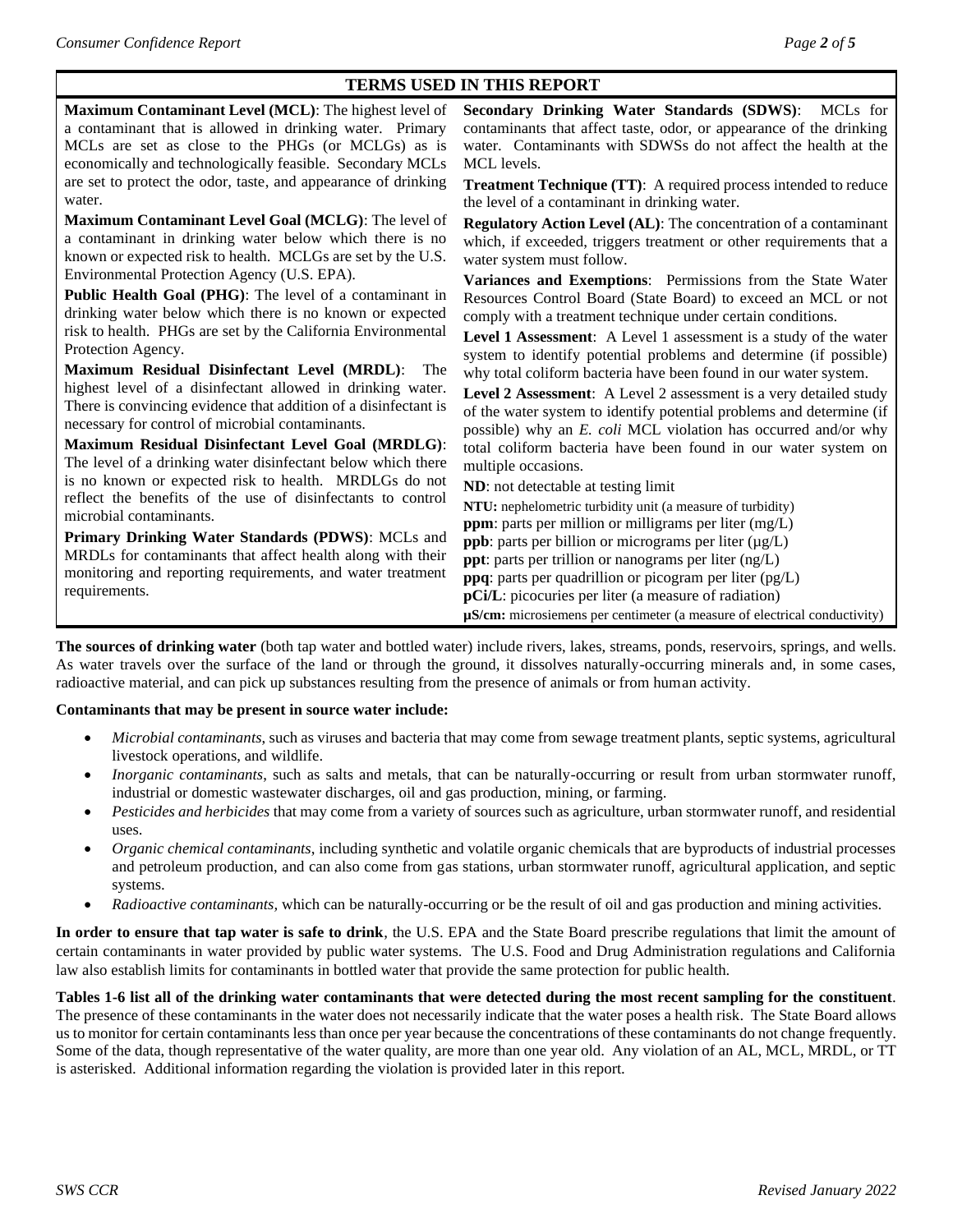| TABLE 1 - SAMPLING RESULTS SHOWING THE DETECTION OF COLIFORM BACTERIA                                                                                                                                                                                       |                                            |                                                    |                                                            |                               |                                                                                                                                        |                                 |             |                                                             |                                             |                                                                                                                                                                                       |  |
|-------------------------------------------------------------------------------------------------------------------------------------------------------------------------------------------------------------------------------------------------------------|--------------------------------------------|----------------------------------------------------|------------------------------------------------------------|-------------------------------|----------------------------------------------------------------------------------------------------------------------------------------|---------------------------------|-------------|-------------------------------------------------------------|---------------------------------------------|---------------------------------------------------------------------------------------------------------------------------------------------------------------------------------------|--|
| Microbiological<br><b>Contaminants</b>                                                                                                                                                                                                                      | <b>Highest No. of</b><br><b>Detections</b> |                                                    | No. of Months<br>in Violation                              | <b>MCL</b>                    |                                                                                                                                        |                                 | <b>MCLG</b> | <b>Typical Source of</b><br><b>Bacteria</b>                 |                                             |                                                                                                                                                                                       |  |
| <b>Total Coliform Bacteria</b><br>(state Total Coliform Rule)                                                                                                                                                                                               | 1                                          |                                                    | $\mathbf{0}$                                               |                               | Two or more positive monthly<br>sample                                                                                                 |                                 |             |                                                             | $\Omega$                                    | Naturally present in the<br>environment                                                                                                                                               |  |
| Fecal Coliform or E. coli<br>(state Total Coliform Rule)                                                                                                                                                                                                    | $\boldsymbol{0}$                           |                                                    | $\boldsymbol{0}$                                           |                               | A routine sample and a repeat<br>sample are total coliform positive,<br>and one of these is also fecal<br>coliform or E. coli positive |                                 |             |                                                             | $\theta$                                    | Human and animal fecal<br>waste                                                                                                                                                       |  |
| E. coli<br>(federal Revised Total<br>Coliform Rule)                                                                                                                                                                                                         | $\boldsymbol{0}$                           | $\boldsymbol{0}$                                   |                                                            | (a)                           |                                                                                                                                        |                                 |             | $\theta$                                                    | Human and animal fecal<br>waste             |                                                                                                                                                                                       |  |
| (a) Routine and repeat samples are total coliform-positive and either is E. coli-positive or system fails to take repeat samples following E. coli-positive routine sample<br>or system fails to analyze total coliform-positive repeat sample for E. coli. |                                            |                                                    |                                                            |                               |                                                                                                                                        |                                 |             |                                                             |                                             |                                                                                                                                                                                       |  |
| <b>TABLE 2 - SAMPLING RESULTS SHOWING THE DETECTION OF LEAD AND COPPER</b>                                                                                                                                                                                  |                                            |                                                    |                                                            |                               |                                                                                                                                        |                                 |             |                                                             |                                             |                                                                                                                                                                                       |  |
| <b>Lead and Copper</b>                                                                                                                                                                                                                                      | <b>Sample</b><br><b>Date</b>               | No. of<br><b>Samples</b><br><b>Collected</b>       | 90 <sup>th</sup><br>Percentile<br>Level<br><b>Detected</b> |                               | <b>No. Sites</b><br><b>Exceeding</b><br>AL                                                                                             | AL                              | <b>PHG</b>  | No. of Schools<br><b>Requesting</b><br><b>Lead Sampling</b> |                                             | <b>Typical Source of</b><br>Contaminant                                                                                                                                               |  |
| Lead (ppb)                                                                                                                                                                                                                                                  | 2020                                       | 10                                                 | .12                                                        |                               | $\mathbf{0}$                                                                                                                           | 15                              | 0.2         |                                                             | $\boldsymbol{0}$                            | Internal corrosion of<br>household water plumbing<br>systems; discharges from<br>industrial manufacturers:<br>erosion of natural deposits                                             |  |
| Copper (ppm)                                                                                                                                                                                                                                                | 2020                                       | 10                                                 | .96                                                        |                               | $\mathbf{0}$                                                                                                                           | 1.3                             | 0.3         |                                                             | Not applicable                              | Internal corrosion of<br>household plumbing<br>systems; erosion of natural<br>deposits; leaching from<br>wood preservatives                                                           |  |
|                                                                                                                                                                                                                                                             |                                            | TABLE 3 - SAMPLING RESULTS FOR SODIUM AND HARDNESS |                                                            |                               |                                                                                                                                        |                                 |             |                                                             |                                             |                                                                                                                                                                                       |  |
| <b>Chemical or Constituent</b><br>(and reporting units)                                                                                                                                                                                                     | <b>Sample</b><br>Date                      | Level<br><b>Detected</b>                           |                                                            | Range of<br><b>Detections</b> |                                                                                                                                        | <b>MCL</b>                      |             | <b>PHG</b><br>(MCLG)                                        |                                             | <b>Typical Source of Contaminant</b>                                                                                                                                                  |  |
| Sodium (ppm)                                                                                                                                                                                                                                                | 2016                                       | 3.7                                                |                                                            | N/A                           |                                                                                                                                        | None                            |             | None                                                        |                                             | Salt present in the water and is<br>generally naturally occurring                                                                                                                     |  |
| Hardness (ppm)                                                                                                                                                                                                                                              | 2016                                       | 87                                                 |                                                            | N/A                           |                                                                                                                                        | None                            |             | None<br>occurring                                           |                                             | Sum of polyvalent cations present in<br>the water, generally magnesium and<br>calcium, and are usually naturally                                                                      |  |
| TABLE 4 - DETECTION OF CONTAMINANTS WITH A PRIMARY DRINKING WATER STANDARD                                                                                                                                                                                  |                                            |                                                    |                                                            |                               |                                                                                                                                        |                                 |             |                                                             |                                             |                                                                                                                                                                                       |  |
| <b>Chemical or Constituent</b><br>(and reporting units)                                                                                                                                                                                                     | <b>Sample</b><br>Date                      | Level<br><b>Detected</b>                           |                                                            | Range of<br><b>Detections</b> |                                                                                                                                        | <b>MCL</b><br>[MRDL]            |             | <b>PHG</b><br>(MCLG)<br>[MRDLG]                             | <b>Typical Source of Contaminant</b>        |                                                                                                                                                                                       |  |
| TTHM $(\mu g/L)$<br>(Total Trihalomethanes)                                                                                                                                                                                                                 | 2021                                       | 7.3                                                |                                                            | N/A                           |                                                                                                                                        | 80                              |             | N/A                                                         | Byproduct of drinking water<br>disinfection |                                                                                                                                                                                       |  |
| HAA5 $(\mu g/L)$<br>(Haloacetic Acids)                                                                                                                                                                                                                      | 2021                                       | 2.9                                                |                                                            | N/A                           |                                                                                                                                        | 60                              |             | N/A                                                         |                                             | Byproduct of drinking water<br>disinfection                                                                                                                                           |  |
| Chlorine $(mg/L)$                                                                                                                                                                                                                                           | 2021                                       |                                                    | Average=0.44                                               |                               | $.15 - 1.33$                                                                                                                           | [MRDL<br>$= 4.0$<br>$(as Cl2)]$ |             | $[MRDLG =$<br>4.0<br>$(as Cl2)]$                            | for treatment                               | Drinking water disinfectant added                                                                                                                                                     |  |
| Turbidity (NTU)                                                                                                                                                                                                                                             | 2021                                       | .45                                                |                                                            | $.01 - .45$                   |                                                                                                                                        | $TT = 5.0$<br><b>NTU</b>        |             | $\rm N/A$                                                   |                                             | Soil runoff. High Turbidity can<br>hinder the effectiveness of<br>disinfectants. During the winter<br>season, it is a good indicator of the<br>effectiveness of the filtration system |  |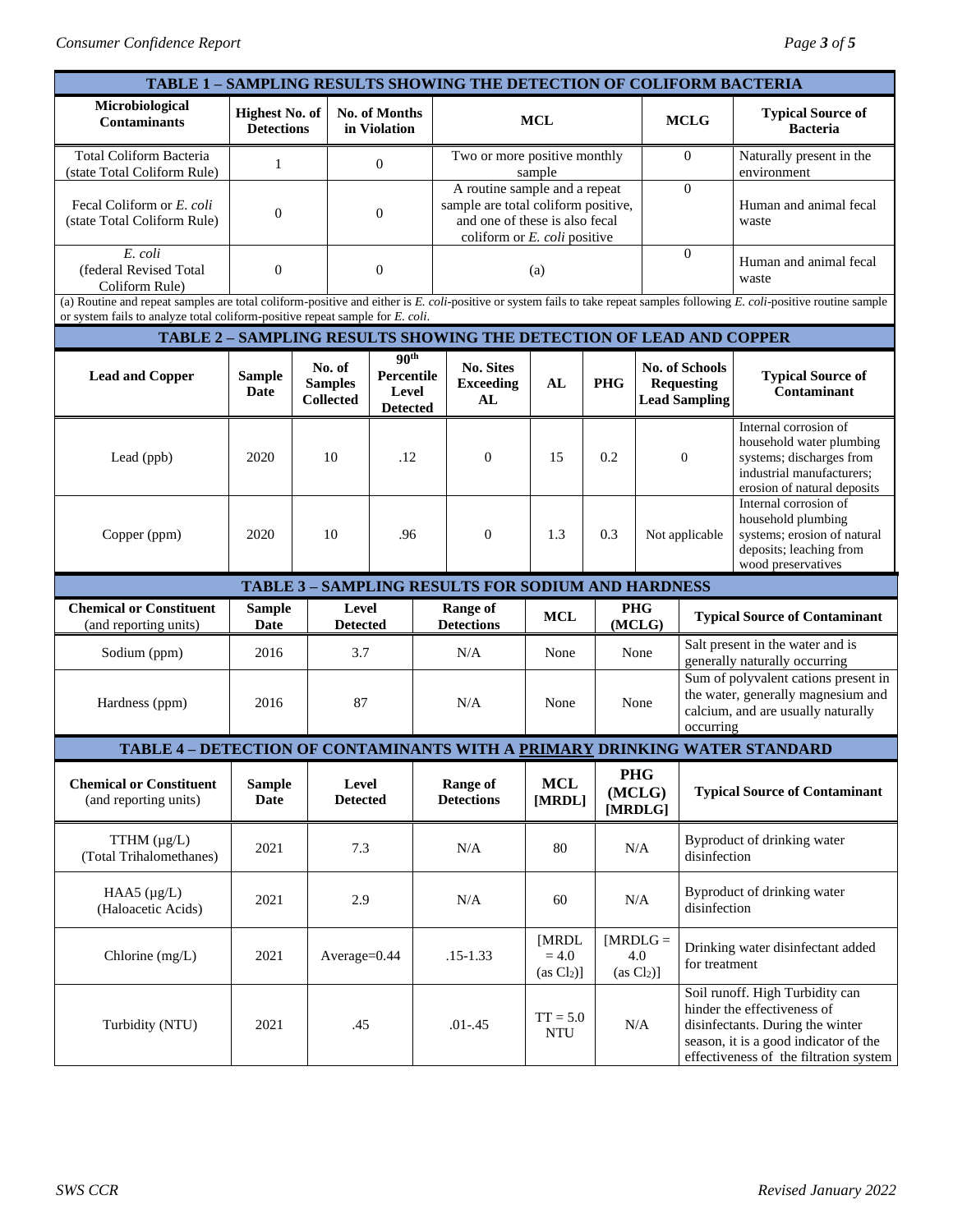| TABLE 5 - DETECTION OF CONTAMINANTS WITH A SECONDARY DRINKING WATER STANDARD                                                                                                                                                                                                                                                                                                                                                                                                                                                                                                                                                                                                                                                                                                                                                                                                                                                                                                                                                                                                                                         |                              |                                |                                                 |                                                                                                                                                                                          |                                                                                                                                          |                                                                                                                                                        |  |
|----------------------------------------------------------------------------------------------------------------------------------------------------------------------------------------------------------------------------------------------------------------------------------------------------------------------------------------------------------------------------------------------------------------------------------------------------------------------------------------------------------------------------------------------------------------------------------------------------------------------------------------------------------------------------------------------------------------------------------------------------------------------------------------------------------------------------------------------------------------------------------------------------------------------------------------------------------------------------------------------------------------------------------------------------------------------------------------------------------------------|------------------------------|--------------------------------|-------------------------------------------------|------------------------------------------------------------------------------------------------------------------------------------------------------------------------------------------|------------------------------------------------------------------------------------------------------------------------------------------|--------------------------------------------------------------------------------------------------------------------------------------------------------|--|
| <b>Chemical or Constituent</b><br>(and reporting units)                                                                                                                                                                                                                                                                                                                                                                                                                                                                                                                                                                                                                                                                                                                                                                                                                                                                                                                                                                                                                                                              | <b>Sample</b><br><b>Date</b> | <b>Level Detected</b>          | <b>Range of</b><br><b>Detections</b>            | <b>PHG</b><br><b>SMCL</b><br>(MCLG)                                                                                                                                                      |                                                                                                                                          | <b>Typical Source of Contaminant</b>                                                                                                                   |  |
| Chloride (mg/L)                                                                                                                                                                                                                                                                                                                                                                                                                                                                                                                                                                                                                                                                                                                                                                                                                                                                                                                                                                                                                                                                                                      | 2016                         | 3.9                            | N/A<br>500<br>N/A                               |                                                                                                                                                                                          | Runoff/leaching from natural<br>deposits; seawater influence                                                                             |                                                                                                                                                        |  |
| Color (units)                                                                                                                                                                                                                                                                                                                                                                                                                                                                                                                                                                                                                                                                                                                                                                                                                                                                                                                                                                                                                                                                                                        | 2016                         | 5.0                            | N/A<br>N/A<br>15                                |                                                                                                                                                                                          | Naturally-occurring organic<br>materials                                                                                                 |                                                                                                                                                        |  |
| Specific Conductance<br>$(\mu S/cm)$                                                                                                                                                                                                                                                                                                                                                                                                                                                                                                                                                                                                                                                                                                                                                                                                                                                                                                                                                                                                                                                                                 | 2018                         | 130                            | N/A                                             | 1,600                                                                                                                                                                                    | N/A                                                                                                                                      | Substances that form ions when in<br>water                                                                                                             |  |
| Sulfate $(mg/L)$                                                                                                                                                                                                                                                                                                                                                                                                                                                                                                                                                                                                                                                                                                                                                                                                                                                                                                                                                                                                                                                                                                     | 2016                         | 10.0                           | N/A<br>500<br>N/A                               |                                                                                                                                                                                          | Runoff/leaching from natural<br>deposits; industrial wastes                                                                              |                                                                                                                                                        |  |
| <b>Total Dissolved Solids</b><br>(mg/L)                                                                                                                                                                                                                                                                                                                                                                                                                                                                                                                                                                                                                                                                                                                                                                                                                                                                                                                                                                                                                                                                              | 2016                         | 90                             | N/A                                             | 1,000                                                                                                                                                                                    | N/A                                                                                                                                      | Runoff/leaching from natural<br>deposits                                                                                                               |  |
| Turbidity (NTU)                                                                                                                                                                                                                                                                                                                                                                                                                                                                                                                                                                                                                                                                                                                                                                                                                                                                                                                                                                                                                                                                                                      | 2021                         | 5<br>N/A<br>.45<br>$.01 - .45$ |                                                 | Soil runoff. High Turbidity can<br>hinder the effectiveness of<br>disinfectants. During the winter<br>season, it is a good indicator of the<br>effectiveness of the filtration<br>system |                                                                                                                                          |                                                                                                                                                        |  |
|                                                                                                                                                                                                                                                                                                                                                                                                                                                                                                                                                                                                                                                                                                                                                                                                                                                                                                                                                                                                                                                                                                                      |                              |                                | TABLE 6 - DETECTION OF UNREGULATED CONTAMINANTS |                                                                                                                                                                                          |                                                                                                                                          |                                                                                                                                                        |  |
| <b>Chemical or Constituent</b><br>(and reporting units)                                                                                                                                                                                                                                                                                                                                                                                                                                                                                                                                                                                                                                                                                                                                                                                                                                                                                                                                                                                                                                                              | <b>Sample</b><br><b>Date</b> | <b>Level Detected</b>          | <b>Range of</b><br><b>Detections</b>            |                                                                                                                                                                                          | <b>Notification Level</b>                                                                                                                | <b>Health Effects Language</b>                                                                                                                         |  |
| Total Alkalinity (mg/L)                                                                                                                                                                                                                                                                                                                                                                                                                                                                                                                                                                                                                                                                                                                                                                                                                                                                                                                                                                                                                                                                                              | 2016                         | 65                             | N/A                                             |                                                                                                                                                                                          | N/A                                                                                                                                      | There are no health concerns related<br>to alkalinity                                                                                                  |  |
| <b>Unregulated Contaminant Monitoring Rule (UCMR) -Testing Results</b><br>As part of the federal drinking water program, USEPA issues a list of currently unregulated contaminants to be tested by Public Water<br>Systems throughout the nation. This process occurs every five years pursuant to the Unregulated Contaminant Monitoring Rule<br>(UCMR). The purpose of the UCMR program is to determine the prevalence of unregulated contaminants in drinking water. Results<br>of this testing help USEPA determine whether or not to regulate new contaminants for protection of public health.<br>There have been four cycles of monitoring: UCMR 1 (2001-2003), UCMR 2 (2008-2010), UCMR 3 (2013-2015), and UCMR 4<br>(2018-2020). UCMR 1 through UCMR 3 tested for a total of 65 constituents The UCMR 4 consists of testing for 10 cyanotoxins, 20<br>additional contaminants, and 2 indicators. Below are the constituents within the previous five years that were detected above the<br>minimum reporting level in the most recent tests. Information on the potential health effects are also included. |                              |                                |                                                 |                                                                                                                                                                                          |                                                                                                                                          |                                                                                                                                                        |  |
| <b>Chemical or Constituent</b><br>(and reporting units)                                                                                                                                                                                                                                                                                                                                                                                                                                                                                                                                                                                                                                                                                                                                                                                                                                                                                                                                                                                                                                                              | <b>Sample</b><br>Date        | <b>Level Detected</b>          | <b>Range of</b><br><b>Detections</b>            |                                                                                                                                                                                          | <b>Notification Level</b>                                                                                                                | <b>Health Effects Language</b>                                                                                                                         |  |
| HAA5 $(\mu g/L)$<br>[Sum of 5 Haloacetic Acids]                                                                                                                                                                                                                                                                                                                                                                                                                                                                                                                                                                                                                                                                                                                                                                                                                                                                                                                                                                                                                                                                      | 2019                         | 6.7                            | N/A                                             | $60 \mu g/L$                                                                                                                                                                             |                                                                                                                                          | Some people who drink water<br>containing haloacetic acids in excess<br>of the MCL over many years may<br>have an increased risk of getting<br>cancer. |  |
| HAA $6$ ( $\mu$ g/L)<br>[Sum of 6 Haloacetic Acids]                                                                                                                                                                                                                                                                                                                                                                                                                                                                                                                                                                                                                                                                                                                                                                                                                                                                                                                                                                                                                                                                  | 2019                         | 1.91                           | $\rm N/A$<br>N/A                                |                                                                                                                                                                                          | Some people who drink water<br>containing haloacetic acids in excess<br>over many years may have an<br>increased risk of getting cancer. |                                                                                                                                                        |  |
| HAA9 $(\mu g/L)$<br>[Sum of 9 Haloacetic Acids]                                                                                                                                                                                                                                                                                                                                                                                                                                                                                                                                                                                                                                                                                                                                                                                                                                                                                                                                                                                                                                                                      | 2019                         | 13.11                          | N/A<br>N/A                                      |                                                                                                                                                                                          | Some people who drink water<br>containing haloacetic acids in excess<br>over many years may have an<br>increased risk of getting cancer. |                                                                                                                                                        |  |
| Total Organic Carbon (µg/L)                                                                                                                                                                                                                                                                                                                                                                                                                                                                                                                                                                                                                                                                                                                                                                                                                                                                                                                                                                                                                                                                                          | 2019                         | 1100                           | $\rm N/A$<br>1000                               |                                                                                                                                                                                          | Indicator of the potential to form<br>haloacetic acids during water<br>treatment. Total Organic Carbon has<br>no known health effect.    |                                                                                                                                                        |  |

## **Additional General Information on Drinking Water**

Drinking water, including bottled water, may reasonably be expected to contain at least small amounts of some contaminants. The presence of contaminants does not necessarily indicate that the water poses a health risk. More